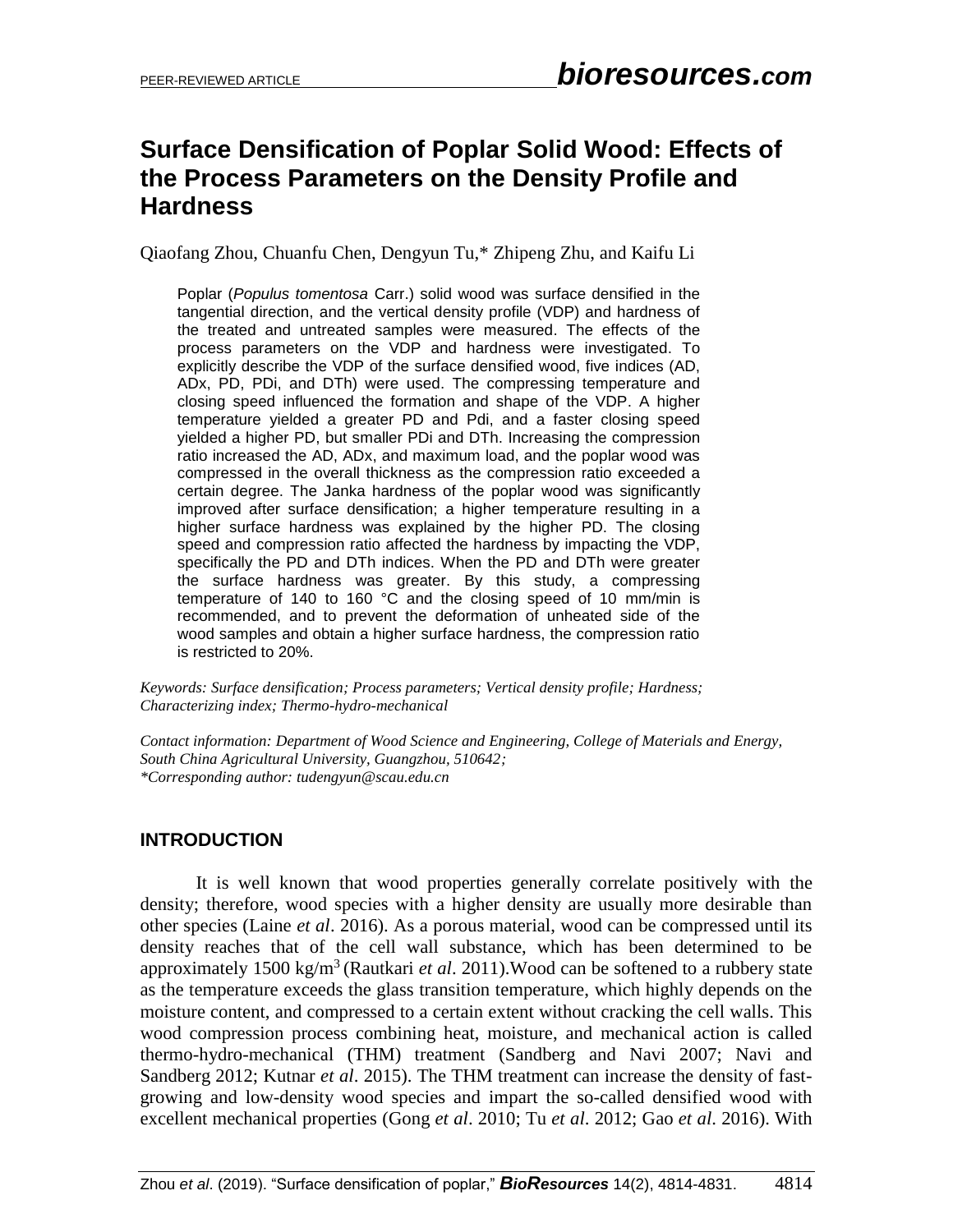a global decrease in the supply of high-quality hardwoods, densified wood is a potential substitute that has attracted increasing attention in the woodworking industry.

The THM treatment has three main stages. The first stage consists of softening (plasticizing) the wood substance in the region that is to be compressed. The second stage is transverse compression of the softened wood structure to a degree that corresponds to the target density, which is normally approximately  $1000 \text{ kg/m}^3$ . The final stage is stress relaxation and/or locking of the deformed structure to prevent it from returning to its original shape (*i*.*e*., to prevent set-recovery) when subjected to moisture variations (Sadatnezhad *et al*. 2017). In some THM treatments, the solid wood is densified throughout the whole cross section and bulk densified wood is obtained. Bulk densified wood has a high density and mechanical properties, but this result is achieved at the expense of the wood volume, which is greatly reduced. This may be a disadvantage in situations where, for example, the main aim is to improve the surface hardness (*e*.*g*., flooring applications), but where it is beneficial to retain the thickness to resist bending (Rautkari *et al*. 2013; Laine *et al*. 2014). In such situations, surface densification by THM treatment is appropriate. Because of its low thermal conductivity and heat transfer rate, wood can be heated and compressed only a few millimeters beneath the surface by carefully controlling the process parameters, such as the compressing temperature, closing speed, and compression ratio.

Surface densification of solid wood has been extensively researched (Inoue *et al*. 1990; Wang and Cooper 2005a,b; Lamason and Gong 2007; Rautkari *et al*. 2011; Tu *et al*. 2012; Laine *et al*. 2014; Zhan *et al*. 2015; Zhan and Avramidis 2016). Inoue *et al*. (1990) surface densified sugi (*Cryptomeria japonica* D. Don), hinoki (*Chamaecyparis obtusa* Endl.), and western hemlock (*Tsuga heterophylla* Sarg.) wood using a new technique that softened the water-soaked wood surface by microwave irradiation and then compressed it in the radial direction. Increases of 40% to 50% in the abrasion resistance and 120% to 150% in the surface hardness were reported. Wang and Cooper(2005a) studied the vertical density profiles (VDP) of thermally compressed balsam fir (*Abies balsamea*) and black spruce (*Picea mariana*) with different grain orientations. The balsam fir was more easily compressed than the black spruce, and the VDP depended greatly on the preheating and closing times, wood initial moisture content, and grain orientation. Lamason and Gong (2007) optimized the pressing parameters for surface densified low-density aspen (*Populus tremuloides* Michx.) wood, and the optimum pressing conditions were a compression ratio of 24%, temperature of 145 °C, and closing time of 7 min. Compared with undensified aspen wood, the hardness, modulus of elasticity (MOE), and nail withdrawal resistance of surface densified wood were improved by an average of 140%, 23%, and 132%, respectively. Rautkari *et al*. (2011) surface densified Scots pine (*Pinus sylvestris* L.) sapwood using a specially designed heated press tool fitted to a universal testing machine, and parameters including the moisture content, compression ratio, temperature, closing time, and holding time were considered in their study. All of the parameters were found to affect the shape of the VDP, and it was determined that the interacting effects should not be neglected. A broader range of research on wood densification and compressibility has also been conducted (Navi and Girardet 2000; Wolcott and Shutler 2003; Kutnar *et al*. 2008; Welzbacher *et al*. 2008; Fang *et al*. 2012; Tu *et al*. 2014; Bekhta *et al*. 2016; Esteves *et al*. 2017).

The THM densification of solid wood is analogous to the manufacture of woodbased panels, such as medium density fiberboard and particleboard. For these composites,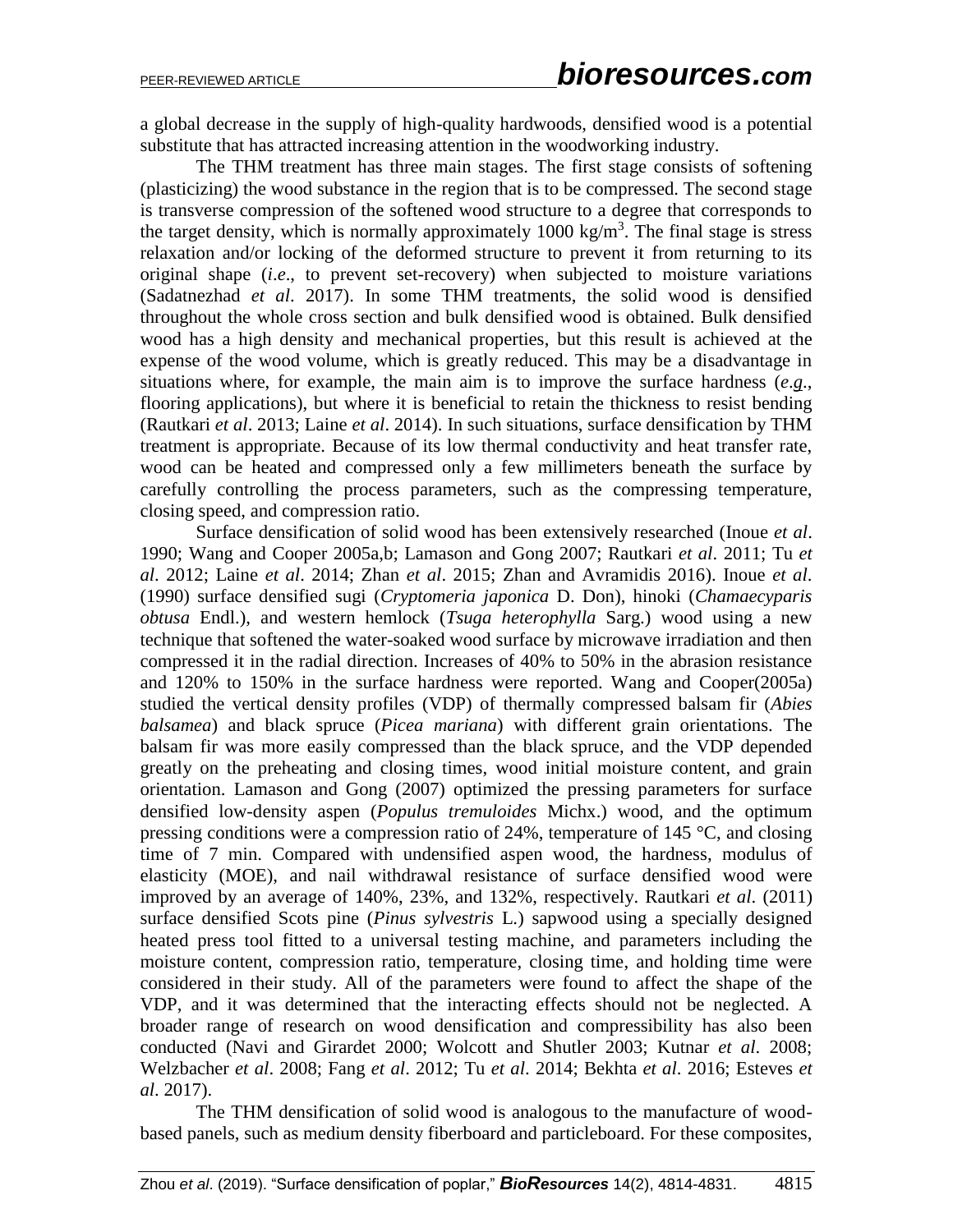the VDP is very important because it reflects the special structures of the materials that affect the physical and mechanical properties of the products. Generally, the formation of the VDP of wood-based panels is attributed to the combined actions of the temperature, moisture, compaction pressure, gas pressure, and resin curing, as well as the densification and stress relaxation of wood during hot pressing and after press opening (Wang and Cooper 2005a). Similarly, the formation of the VDP of solid wood is affected by those factors, except resin curing. To fully optimize the mechanical properties of surfacecompressed solid wood, it is important to understand the impact of the process parameters on the density through the thickness of the modified wood (Rautkari *et al*. 2011; Laskowska 2017).

The compressing temperature, closing speed, and compression ratio are the three most important processing parameters for wood densification since they determine the formation of the VDP. To date, there are few comprehensive reports about their effect on VDP (Rautkari *et al*. 2011; Tu *et al*. 2014). Therefore, it is meaningful to study the effect of temperature, closing speed and compression ratio on the VDP. In this study, the specific indices to characterize the VDP of surface-compressed wood were proposed and the effects of the process parameters on the VDP were determined. The hardness was also analyzed because it is the most relevant property when surface densified wood is applied as flooring boards and worktops.

## **EXPERIMENTAL**

#### **Materials**

Poplar (*Populus tomentosa* Carr.) plain sawn lumber (1050 mm ×150 mm ×30 mm) obtained from Hebei province in China with an average oven-dried density of 450 kg/m<sup>3</sup> was used in the experiment. The lumber was conditioned to an approximately 12% moisture content at 20 °C and a 65% relative humidity for three months prior to treatment. The VDP and hardness were measured after surface densification. For the VDP measurements, samples were machined to the dimensions 50 mm (longitudinal)  $\times$ 50 mm (radial)  $\times$  30 mm/26 mm/23 mm (tangential). For the hardness measurements, samples were machined to the dimensions 70 mm (longitudinal)  $\times$  50 mm (radial)  $\times$  30 mm/26 mm/23 mm (tangential).

To minimize the inhomogeneity of the physical and micro-morphological properties of the poplar wood, the samples for each thickness obtained from adjacent positions along the fiber direction were grouped together for surface densification with the different treatment conditions (two temperatures and three closing speeds). There were six groups of samples that were treated for the VDP measurements and 12 groups of samples that were treated for the hardness measurements. Untreated samples for comparison were also prepared, and they were obtained adjacent to the treated ones (Fig. 1).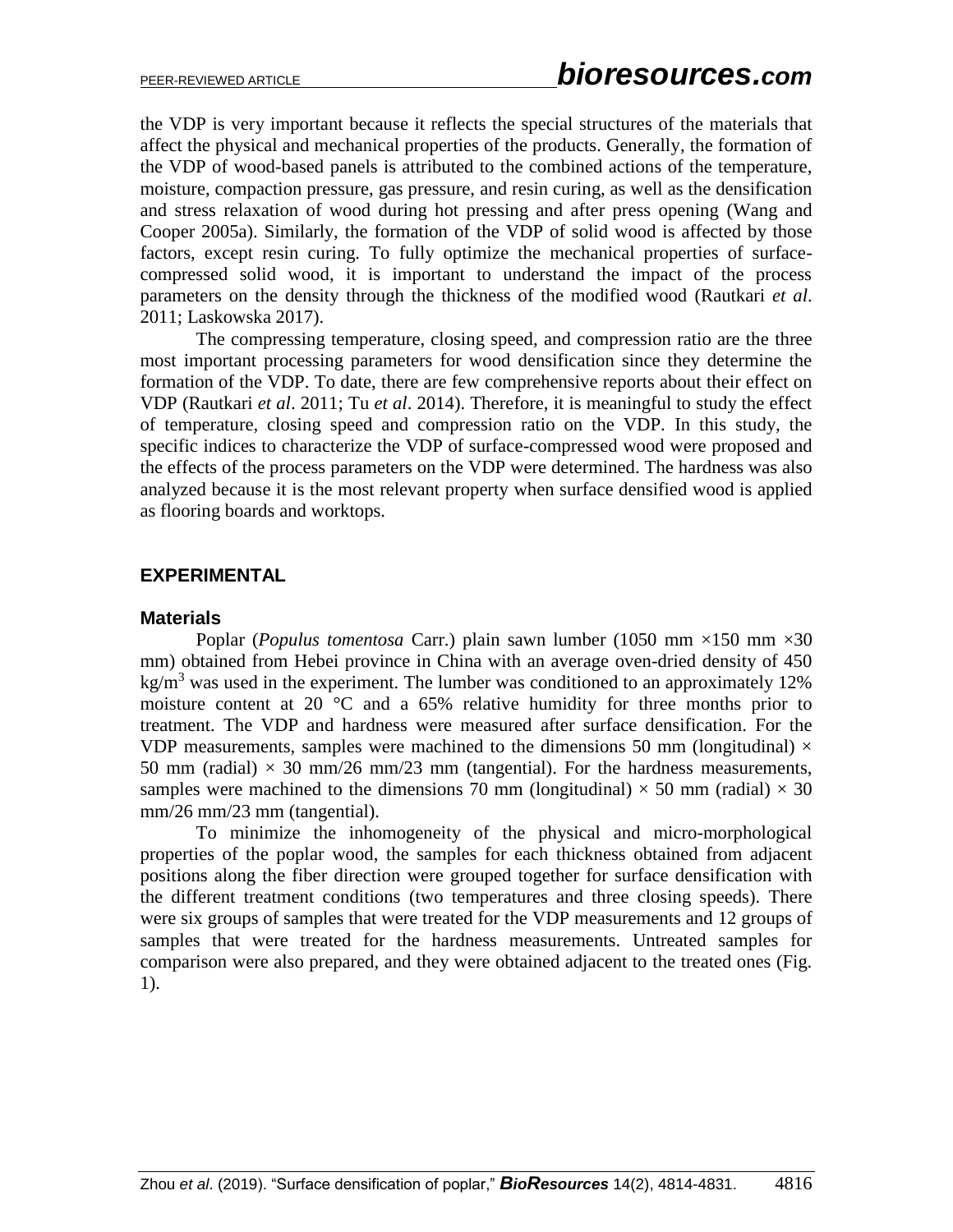

**Fig. 1.** Preparation pattern of the samples for the VDP and hardness measurements; groups were named in alphabetical order (a, b, c...), with Ctr denoting the uncompressed sample.

#### **Methods**

#### *Surface densification process*

Surface densification was performed using a specially designed device similar to the one Rautkari *et al*. (2011) used, except that there was no water-cooling system. The THM densification of solid wood can be employed in industries, provided that cooling under load is not needed. Poplar wood samples were densified in the tangential direction and from the same wood surface (marked with an arrow) using an open system at two different temperatures, which were 100  $^{\circ}$ C and 180  $^{\circ}$ C. The sample was attached to the upper platen (unheated). When the sample was pressed close to the lower platen (heated), it was densified at once with three different closing speeds, which were 2.5 mm/min, 5 mm/min, and 10 mm/min. One sample was surface densified at a time. The initial thicknesses of the samples were 30 mm, 26 mm, and 23 mm, and they were all compressed to 20 mm. This resulted in the three different compression ratios (Laine *et al*. 2016) 33.3%, 23.1%, and 13.0%, which were labelled D30, D26, and D23, respectively. Once the target thickness (20 mm) was reached, the press stopped moving automatically and remained closed with the heated platen for 5 min. After this holding time, the sample was taken out without cooling. The thicknesses of the samples were measured before and after densification, and the immediate spring-back after opening was determined using Eq.1 (Kariz *et al*. 2017),

*Immediate Spring-back* = 
$$
[(t_{ic} - t_t)/(t_i - t_t)] \times 100\%
$$
 (1)

where  $t_{ic}$  is the thickness immediately after compression (mm),  $t_t$  is the target thickness (20 mm, set by the universal testing machine) (mm), and  $t_i$  is the initial uncompressed thickness of the sample (mm).

The actual level of achieved densification was defined as the densification ratio (Laine *et al*. 2016). Unlike Rautkari *et al*. (2011), mechanical stops were not used; the maximum load was read using the universal testing machine. The process parameters used in this study are summarized in Table 1.

|  | Moisture<br>Content (%) | Compression<br>Ratio (%) | Temperature<br>(°C) | <b>Closing Speed</b><br>(mm/min) | <b>Holding Time</b><br>(min) |
|--|-------------------------|--------------------------|---------------------|----------------------------------|------------------------------|
|  |                         | 33.3 (D30)               |                     | 2.5                              |                              |
|  | $-12.0$                 | 23.1 (D <sub>26</sub> )  | 100<br>180          |                                  |                              |
|  |                         | 13.0 (D23)               |                     |                                  |                              |

**Table 1.** Summary of the Process Parameters Used in this Study

#### *Density profile measurements*

After compression, the samples for the VDP measurements were dried in a furnace by increasing the temperature from 60  $\degree$ C to 103  $\degree$ C for 8 h to remove the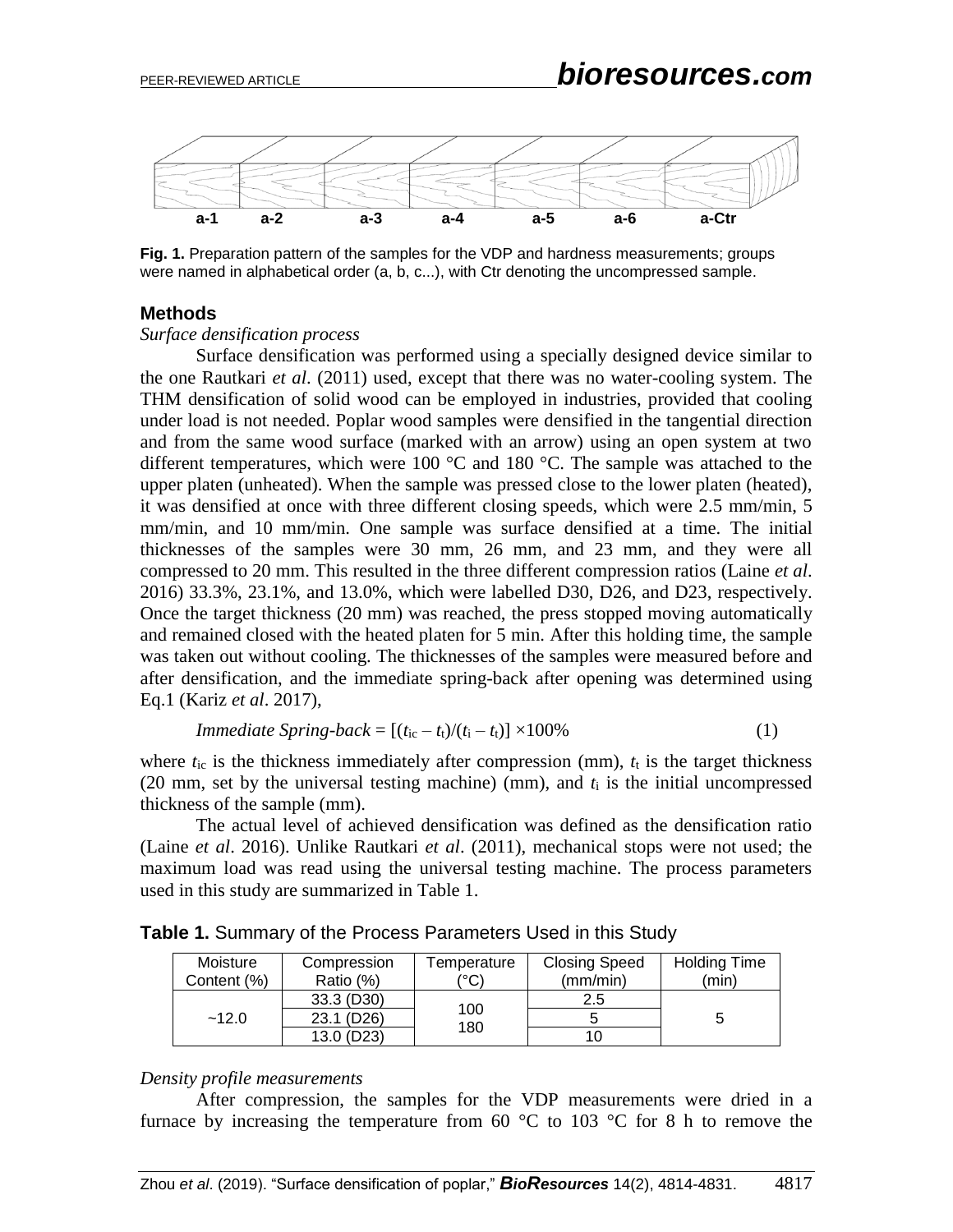moisture. During surface densification, the moisture migrated from the heated surface to the center of the sample and redistributed across the thickness. If the treated samples were conditioned, the densified zone (dried zone) would absorb moisture and partly recover its initial shape, which might affect the accuracy of the VDP measurement. To eliminate this negative effect, the samples were oven-dried immediately after densification by a mild procedure as mentioned previously to avoid cracks or deformation.

The density profile of each sample was scanned in the tangential (thickness) direction using a commercial X-ray scanner (DPX 300 LTE, iMAL, Modena, Italy). The density was measured at intervals of 0.05 mm and scanned from the densified surface towards the undensified surface. All of the testing samples were stored in plastic bags after oven-drying to avoid moisture absorption while awaiting the VDP measurement. The samples were removed one at a time from the bags and immediately measured in the X-ray scanner.

To characterize the VDP of the surface densified samples, five indices were proposed to describe the curve. They were the average density (AD), average density of the sample excluding the peak area (ADx), peak density (PD), distance from the densified surface to the position of the peak density (PDi), and thickness of the densified zone, where the density was greater than 80% of the peak density (DTh) (Fig. 2). The DTh index, for which there is a lack of published information, was used to evaluate the ability to resist pressure or impact bending on the face of the densified wood. The DTh is a part of the peak base (Pb), which was mentioned by Belt *et al*. (2013), who decided to not use the Pb as one of the five indices because the DTh was not greater than the Pb in many cases. The ADx index was also used for the first time in this study. Wood compressed only in the surface or overall thickness can be judged by this index, which combines the AD result for undensified wood.



**Fig. 2.** An example showing the density profile characterization indexes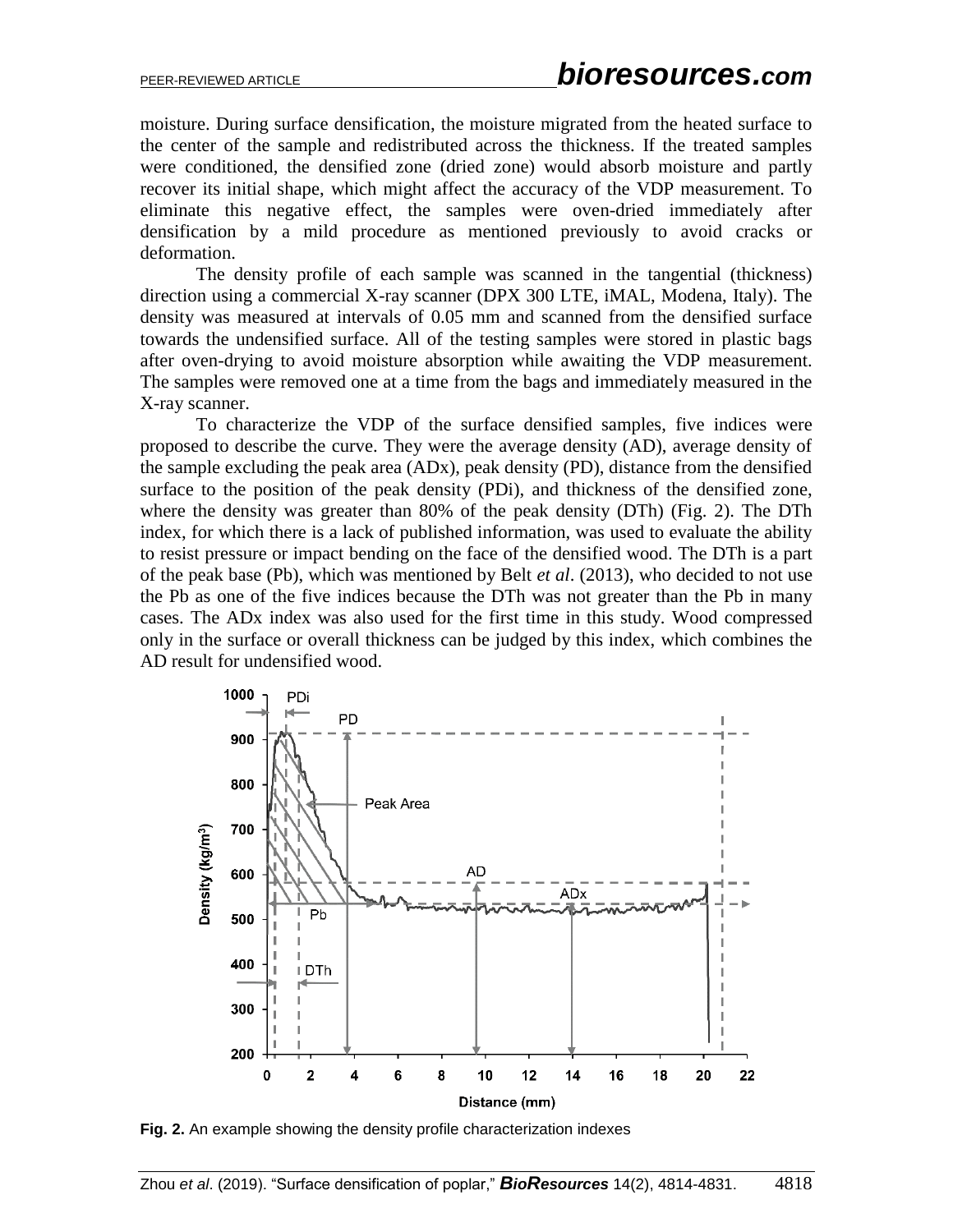#### *Hardness measurements*

The Janka hardness of the samples was measured according to ISO 13061-12 (2017). For this method, a hemispherical ball with a radius of 5.64 mm was forced into the sample to a depth of 5.64 mm or 2.82 mm, and the maximum force was recorded during the test. Considering that the poplar sample was densified just a few millimeters beneath the wood surface and the surface hardness was of interest, a penetration depth of 2.82 mm was used.

The hardness was measured using a SUNS UTM 5504 (SUNS Company, Shenzhen city, China) equipped with an MTS control system and 50-kN load cell. Four spots on the densified surface of each sample were measured. The Janka hardness was calculated using Eq. 2,

$$
H_{\rm W}=K\times F\tag{2}
$$

where  $F$  is the maximum load during the penetration of the plunger into the test piece to a depth of 2.82 mm (N), and  $K$  is the coefficient equal to  $4/3$  in the case of penetration of the plunger to a depth of 2.82 mm.

For all parameters, all multiple comparisons were first subjected to an analysis of variance (ANOVA), and significant differences between mean values of control and treated samples were determined using Duncan's multiple range test (SPSS Statistics, version 22.0, IBM, USA).

## **RESULTS AND DISCUSSION**

The VDP, which reflects the density through the thickness of densified wood, is an important parameter, as it affects both the physical and mechanical properties. As a nondestructive testing method, the VDP is expected to evaluate the mechanical properties of wood-based composite materials, including densified wood material. Hardness is also an important property when the surface of the wood material is exposed to use, such as when used as flooring, wall paneling, and worktops. The process parameters were found to affect the formation of the VDP, and thus the surface hardness of densified wood. Intensive study into this effect may result in optimization of wood surface densification.

## **Densification Ratio**

In this study, poplar wood samples with the three initial thicknesses 30mm, 26 mm, and 23 mm were compressed to 20 mm in the tangential direction, which resulted in compression ratios of 33.3%, 23.1%, and 13.0%, respectively. Because of the immediate spring-back (Kariz *et al*. 2017) of the surface densified samples after press opening, the densification ratio was lower than the compression ratio and dependent on the pressing temperature and closing speed (Table 2). For example, the densification ratios of the samples surface densified at 180 °C were approximately 27%, 20%, and 11% for D30, D26, and D22, which were 6%, 3%, and 2% lower than the compression ratios, respectively. As the temperature was increased from 100  $^{\circ}$ C to 180  $^{\circ}$ C, the densification ratios increased, and this was explained by two factors. First, the heat transfer was accelerated at higher temperatures, and the wood substance near the surface could be fully softened and compressed more easily. Second, higher temperatures were advantageous to plasticizing the densified zone and reduced the immediate spring-back to some extent. According to the statistical analysis (multiple range tests), the influence of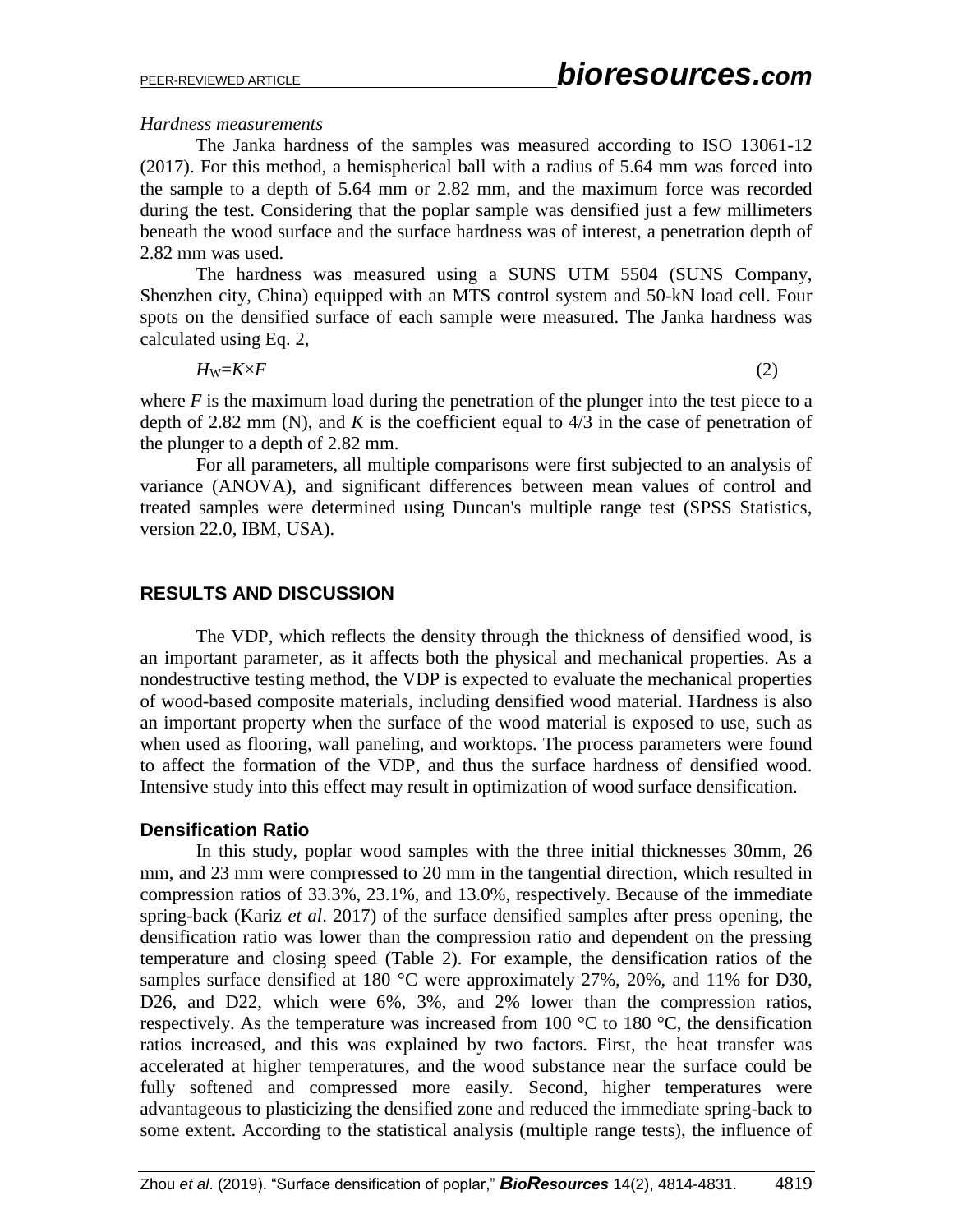the closing speed on the densification ratios was not significant. The immediate springback was affected by the temperature and compression ratio. A reduction in the immediate spring-back was observed with greater compression ratios. The immediate spring-back was approximately 12% for D30 at 180 °C, and this value increased to 20% for D23, although the absolute thickness of D23 was lower than that of D30 after press opening. This finding was not in agreement with Kariz *et al*. (2017), who reported that the immediate spring-back of surface densified spruce increased as the compression ratio increased. This difference might have been because of the water-cooling procedure they used for reducing the compression recovery.

| Item            |                            |       | 100 °C                 |       | 180 °C                 |       |       |  |
|-----------------|----------------------------|-------|------------------------|-------|------------------------|-------|-------|--|
|                 |                            |       | Closing Speed (mm/min) |       | Closing Speed (mm/min) |       |       |  |
|                 |                            | 2.5   | 5                      | 10    | 2.5                    | 5     | 10    |  |
| D <sub>30</sub> | <b>Densification Ratio</b> | 23.92 | 24.96                  | 24.55 | 27.41                  | 27.04 | 27.00 |  |
|                 | Immediate Spring-back      | 23.11 | 19.69                  | 19.92 | 11.46                  | 12.38 | 11.67 |  |
| D <sub>26</sub> | <b>Densification Ratio</b> | 16.28 | 16.80                  | 16.91 | 18.93                  | 19.81 | 19.93 |  |
|                 | Immediate Spring-back      | 27.54 | 25.86                  | 25.85 | 16.80                  | 13.19 | 11.11 |  |
| D <sub>23</sub> | <b>Densification Ratio</b> | 8.76  | 8.40                   | 8.38  | 10.68                  | 10.66 | 10.56 |  |
|                 | Immediate Spring-back      | 35.15 | 36.52                  | 37.20 | 20.07                  | 20.08 | 21.43 |  |

## **Table 2.**Densification Ratios and Immediate Spring-back of the Surface Densified Poplar Wood Samples (%)

# **Vertical Density Profile**

The typical density distribution through the thickness (tangential direction) of the poplar wood samples was chosen and plotted for each treatment condition, and the VDPs are shown in Figs. 3, 4, and 5. The characterizing indices of the VDP and the maximum loads are shown in Table 3. In this study, the heated platen temperatures used were 100and 180 °C, and the closing speeds were 2.5, 5, and 10 mm/min. Figures 3, 4, and 5 show that the peak of the density curve was closer to the surface of the sample at a lower temperature, and the peak density shifted further away from the wood surface and deeper into the center of the sample at a higher temperature. For example, the PDi was 0.43 mm at 100 °C for D30 with a speed of 2.5 mm/min, and this value increased to 2.30 mm at 180 °C (Table 3). The PDi is an important index for surface densified wood materials because the hardest surface needs to be exposed when in use. A reasonable range of PDi may be between 0.2 mm to 1.0 mm, considering that sanding or planning occur afterwards during manufacturing. In fact, using the densified zone near the surface as the machining allowance, which has a density that is not as high, is advantageous in woodworking machinery. The PD also increased notably as the temperature increased. For example, the PD was greater than 1000 kg/m<sup>3</sup> for D26 at 180 °C, but it was only approximately 870 kg/m<sup>3</sup> for D26 at 100  $^{\circ}$ C. Wood cannot be softened adequately at 100 °C, which accounts for the lower PD at that temperature. Therefore, it was strongly suggested that a higher temperature,  $140\text{ °C}$  for example, would be more suitable for wood surface densification. Higher temperatures heat up the wood surface quickly and remove moisture, and the dried area is hard to deform; thus, the peak density shifts towards the central portion. However, a temperature that is too high also leads to irregular shrinking or bubbling on the wood surface because of the rapidly rising steam pressure, such defects occurred for poplar wood samples when the pressing temperature was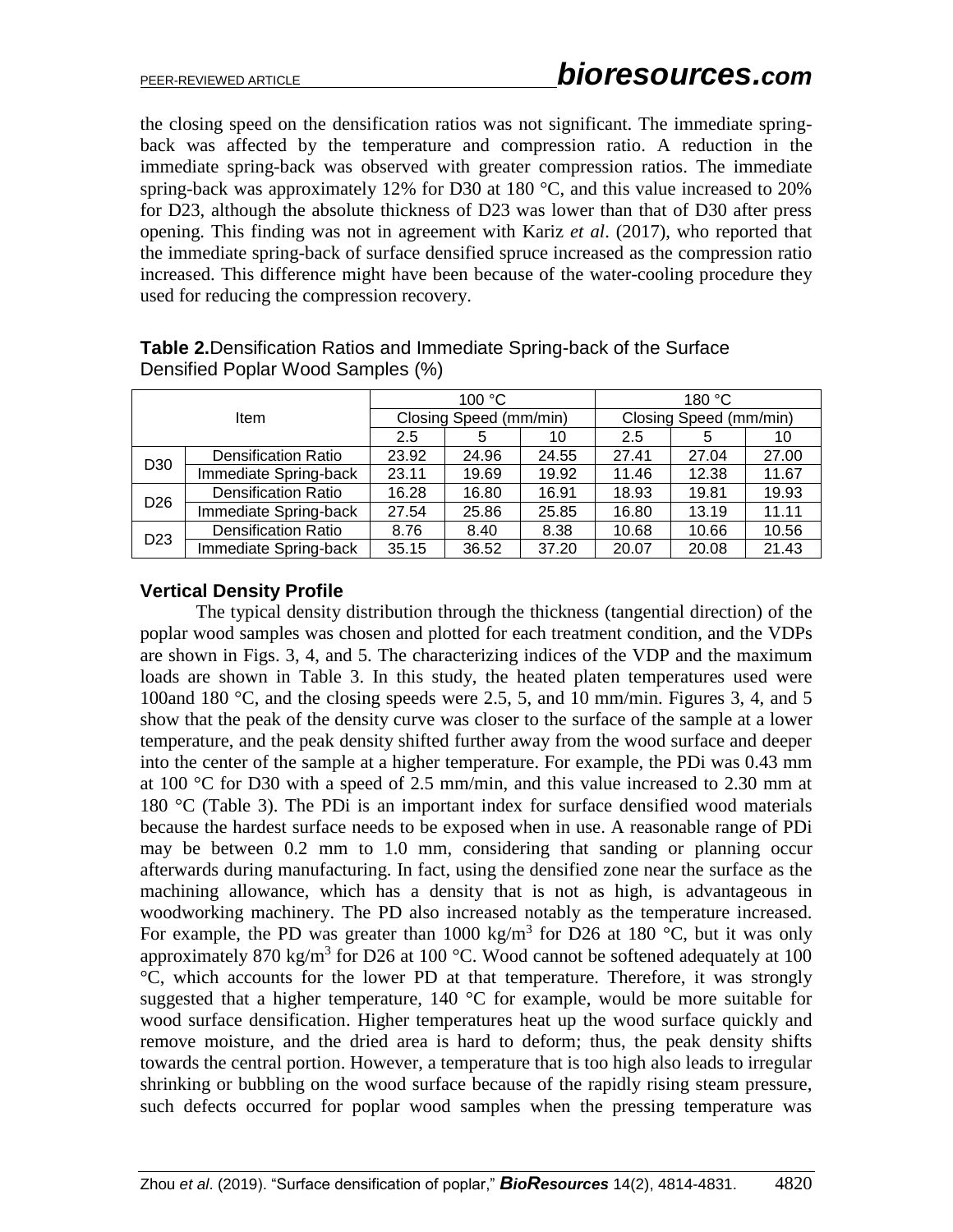greater than 185 °C. Therefore, the temperature must be carefully chosen for surface densification for a higher PD and reasonable PDi, and to avoid such defects.

The closing speed was also an important process parameter that affected the VDP of the poplar wood samples. Figures 3, 4, and 5 show that the density peak shifted towards the central portion as the closing speed decreased. For example, the PDi of D23 was 0.68 mm with a speed of 10 mm/min at 180 °C, but this value increased to 1.70 mm with a speed of 2.5 mm/min. The closing speed was inversely related to the closing time, *i.e.*, when the closing speed was higher, the closing time was lower. Shorter closing times probably resulted in limited heat transfer, and thus softening of the wood was limited, with only the surface being compressed to any great extent. In addition to the PDi, the shape of the density peak, PD, and DTh were affected by the closing speed. With a faster closing speed, the density peak was sharper and higher. For example, the PD of D23 was 865 kg/m<sup>3</sup> at 180 °C with a speed of 2.5 mm/min, but this value increased to 926 kg/m<sup>3</sup>with a speed of 10 mm/min (Table 3). As the closing speed decreased, not only would there be greater heat transfer, but there would be greater opportunity for the wood below the surface to deform viscoelastically, thereby broadening the density peak. The DTh is an index proposed to characterize the shape of the density peak. A higher and sharper density peak may result in a smaller DTh, and a lower and broader density peak results in a greater DTh, assuming that the compression ratio is almost the same. Table 3 shows that the DTh of D26 was 2.40 mm with a speed of 10 mm/min at 180  $^{\circ}$ C, but this value increased to 3.15 mm with a speed of 2.5 mm/min. The DTh of D23 was 1.74 mm with a speed of 10 mm/min at 180 °C, but this value increased to 2.53 mm with a speed of 2.5 mm/min. To resist pressure or impact bending, the DTh of surface densified wood should be sufficiently high. A reasonable range is between 2 mm and 6 mm, depending on the application of the final products.

In summary, higher temperatures yielded a greater PD and PDi, and faster closing speeds yielded a greater PD, but a smaller DTh and PDi. Consequently, the interactive effects of the temperature and closing speed on the PD, PDi, and DTh should be taken into consideration when designing surface-densified wood.

Among the five indices, the AD was only determined by the densification ratio (or compression ratio). Greater densification ratios yielded a greater AD. For the surface densification condition of 180 °C and 2.5 mm/min, the AD of D30, D26, and D23 was 622, 566, and 550 kg/m<sup>3</sup>, respectively (Table 3). As the temperature was decreased to 100 °C, the AD showed a minor decrease, but this result was attributed to the reduction in the densification ratios of the solid wood samples at lower temperatures. Mechanical properties, such as the MOE and modulus of rupture, are greater when the wood material has a greater AD. However, for the surface hardness of densified wood, a greater AD maybe a drawback because the surface hardness is not correspondingly improved, even though a greater volume of wood is exhausted for compression. The DTh was highly dependent on the densification ratio. For example, it was 3.58 mm, 2.40 mm, and 1.74 mm for D30, D26, and D23, respectively, at 180 °C and 10 mm/min. This phenomenon was also easily determined through the VDP. When the wood sample was densified at a greater densification ratio with the same closing speed (10 mm/min), the needed closing time was greater and the deformation was greater. Thus, the compressed load was greater. This could have prompted heat transfer and wood softening, and resulted in a thicker densified zone (DTh). The DTh is related to the densification ratio, and the increase in the densification ratio produced a greater DTh. However, the PD did not always increase with the densification ratio. Table 3 shows that the PD of D30, D26, and D23 was 963,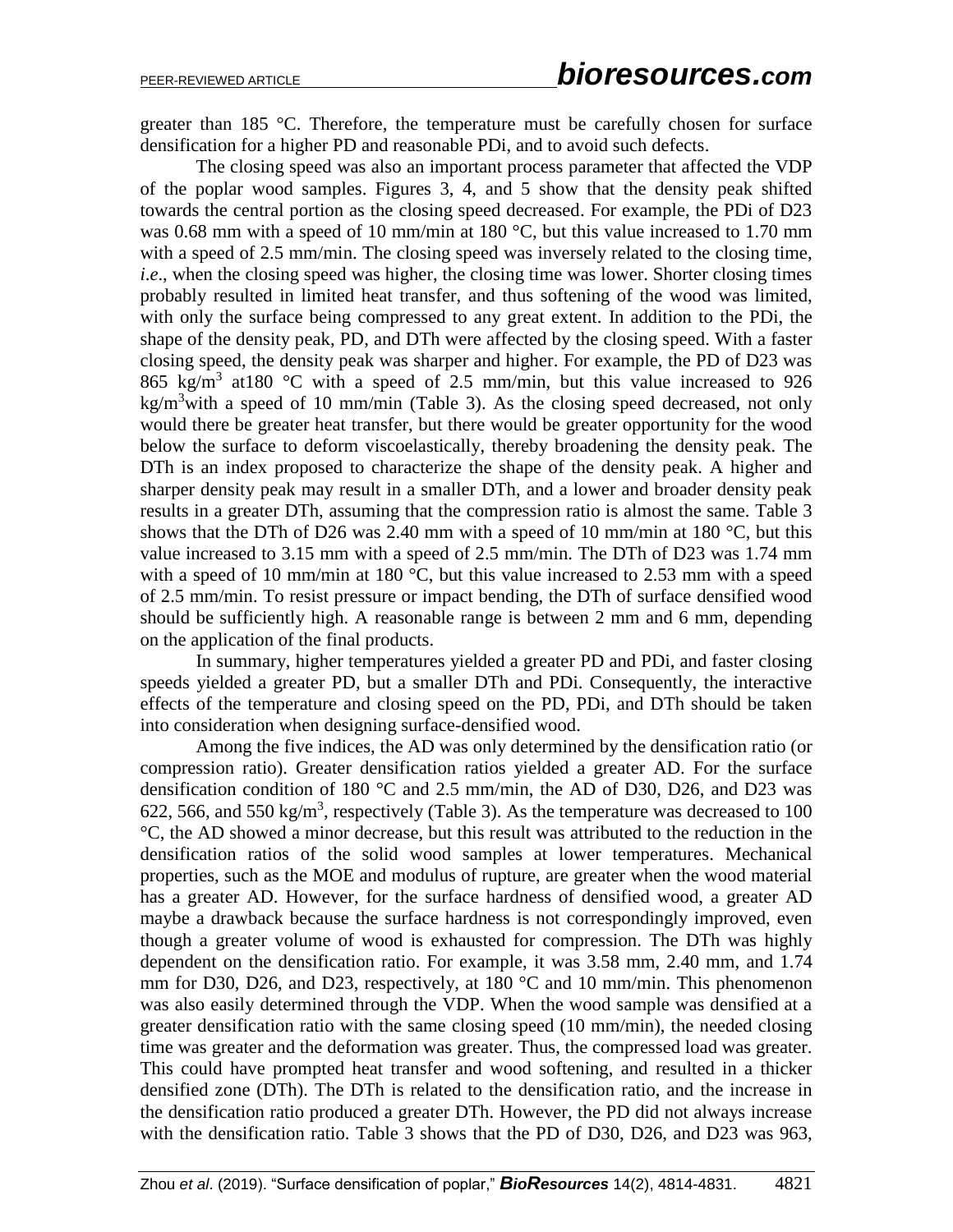1036, and 926 kg/m<sup>3</sup>, respectively, at 180  $^{\circ}$ C and 10 mm/min. According to the statistical analysis (one-way analysis of variance), the influence of the densification ratio on the PD was not significant between the D30 and D26. The PD increased as the densification ratio varied from 11% (D23) to 20% (D26), but it remained unchanged after that, at approximately 1000 kg/m<sup>3</sup>. A difference in the closing speed may have resulted in a difference in the PD, as was mentioned previously.

The ADx index is used to tell to what extent the solid wood is compressed over the through thickness during surface densification. The differences between the ADx of the densified wood samples and the AD of the undensified wood samples was manifested as gaps between the densified and control VDPs, as is shown in Figs. 3, 4, and 5. With a greater ADx, the wood sample was more compressed in the unheated side, so that the gap was larger. In surface densification, the most desirable state is when the solid wood is only densified near the surface, approximately several millimeters deep, and the surface hardness of the densified zone is great enough to resist impact or abrasion during application. This ideal state is hard to realize at higher densification ratios. As the densification ratio varied from 11% to 27% at 180  $^{\circ}$ C and 2.5 mm/min, the ADx values were 541, 487, and 479 kg/m<sup>3</sup> for D30, D26, and D23, and the differences between the ADx and AD of the controls were about 90 kg/m<sup>3</sup>, 60 kg/m<sup>3</sup>, and 30 kg/m<sup>3</sup>, respectively. The influences of the temperature and closing speed on the ADx were not significant at a 0.05 confidence level.

In this study, the maximum loads when surface densifying the poplar wood samples were recorded with the universal testing machine. Table 3 shows that the maximum load decreased with an increasing temperature, but it increased with an increasing closing speed and densification ratio. A higher temperature heated up the wood surface quickly and softened it adequately, and the softened wood area was compressed with a lower mechanical force. A faster closing speed, which left the densified wood sample limited time to buffer, also increased the maximum load. The deformation increased as the densification ratio increased; therefore, the maximum load increased linearly. The maximum load was approximately 10000 N (corresponding to 4 MPa for the 50-mm  $\times$  50-mmVDP sample) as the poplar wood sample was densified at room temperature. This meant that the unheated side of the sample would be densified as the compressing load exceeded the critical value (10000 N). In surface densification, the heat and moisture transfers from the surface to the center, and the softened area is compressed gradually. The formation of the densified zone increases the mechanical load during densification. When the mechanical load is significantly higher than the critical value, the unheated side of the sample would then be densified, instead of the heated side. Table 3 shows that the maximum loads of densification of D30 and D26 at 180 °C were greater than 13000 N, which was 30% greater than the critical value. This may have caused the tremendous, but undesirable deformation of the unheated side of the poplar wood samples. For densification of D23 at 180 °C, the maximum load was approximately 10000 N, which meant that the unheated side of the sample would not be compressed significantly. This inference was confirmed by the ADx. Increasing the maximum load may have deformed the unheated side of the sample, but it also increased the PD and broadened the densified zone, which increased the DTh. Fortunately, the PD of D23 was 926 kg/m<sup>3</sup> at 180 °C and 10 mm/min, though the DTh was only 1.74 mm. Therefore, for so-called ideal surface densification, a higher PD and suitable DTh and PDi can be obtained by further optimizing the process parameters with more research.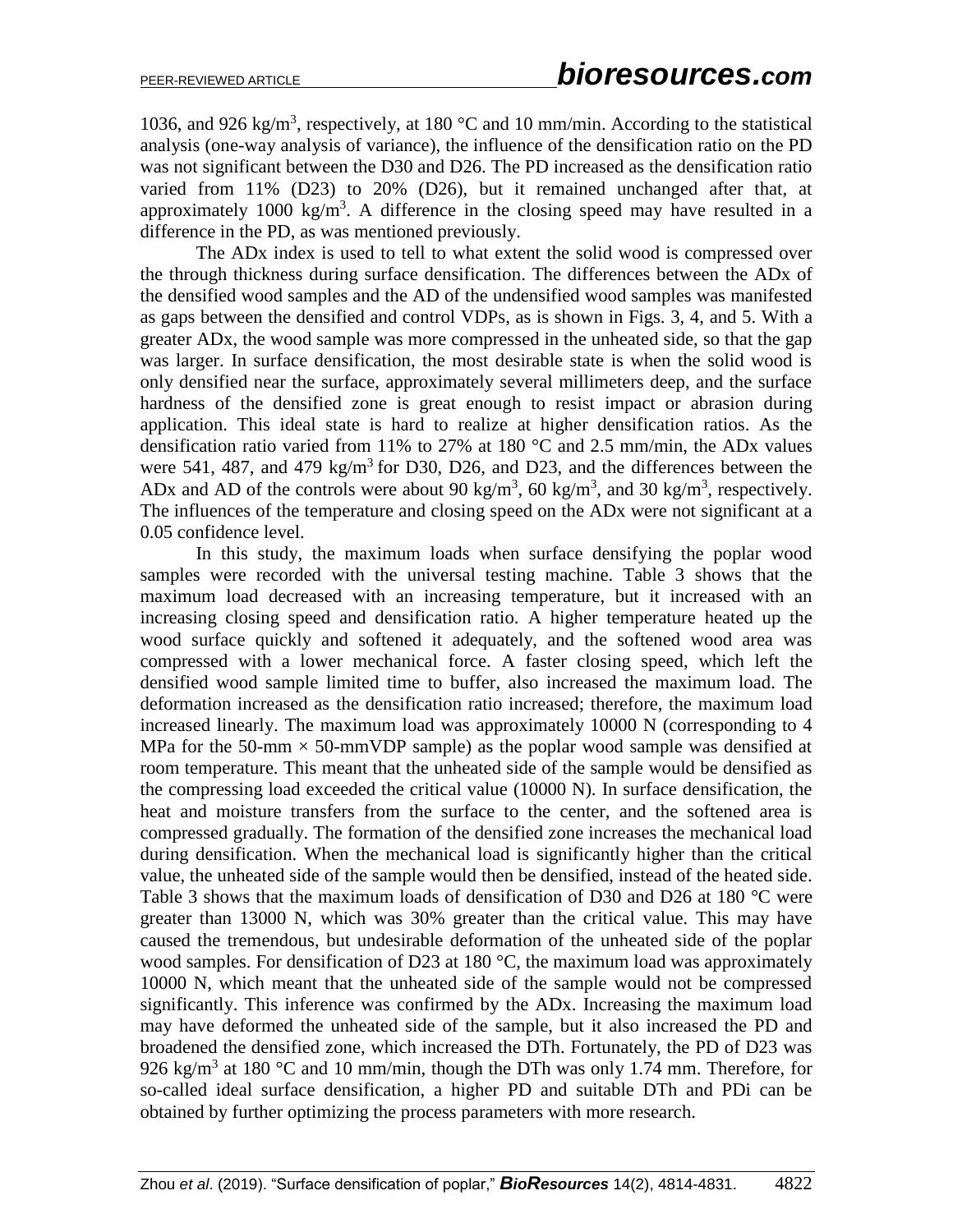

**Fig. 3.** VDPs of the surface densified and undensified (control) D30 poplar wood samples with different closing speeds and at different temperatures: (a) 100 °C and (b) 180 °C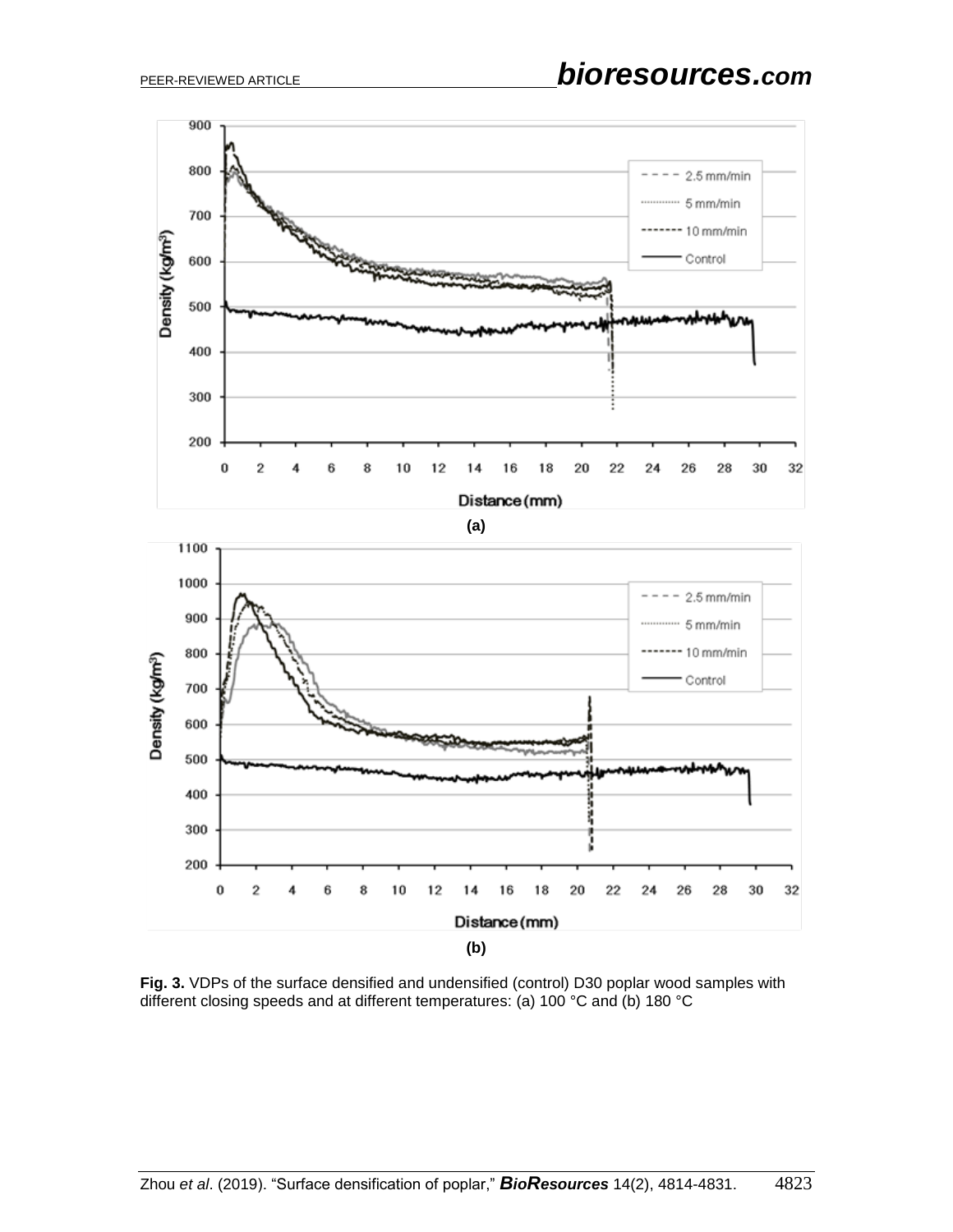

**Fig. 4.** VDPs of the surface densified and undensified (control) D26 poplar wood samples with different closing speeds and at different temperatures: (a) 100 °C and (b) 180 °C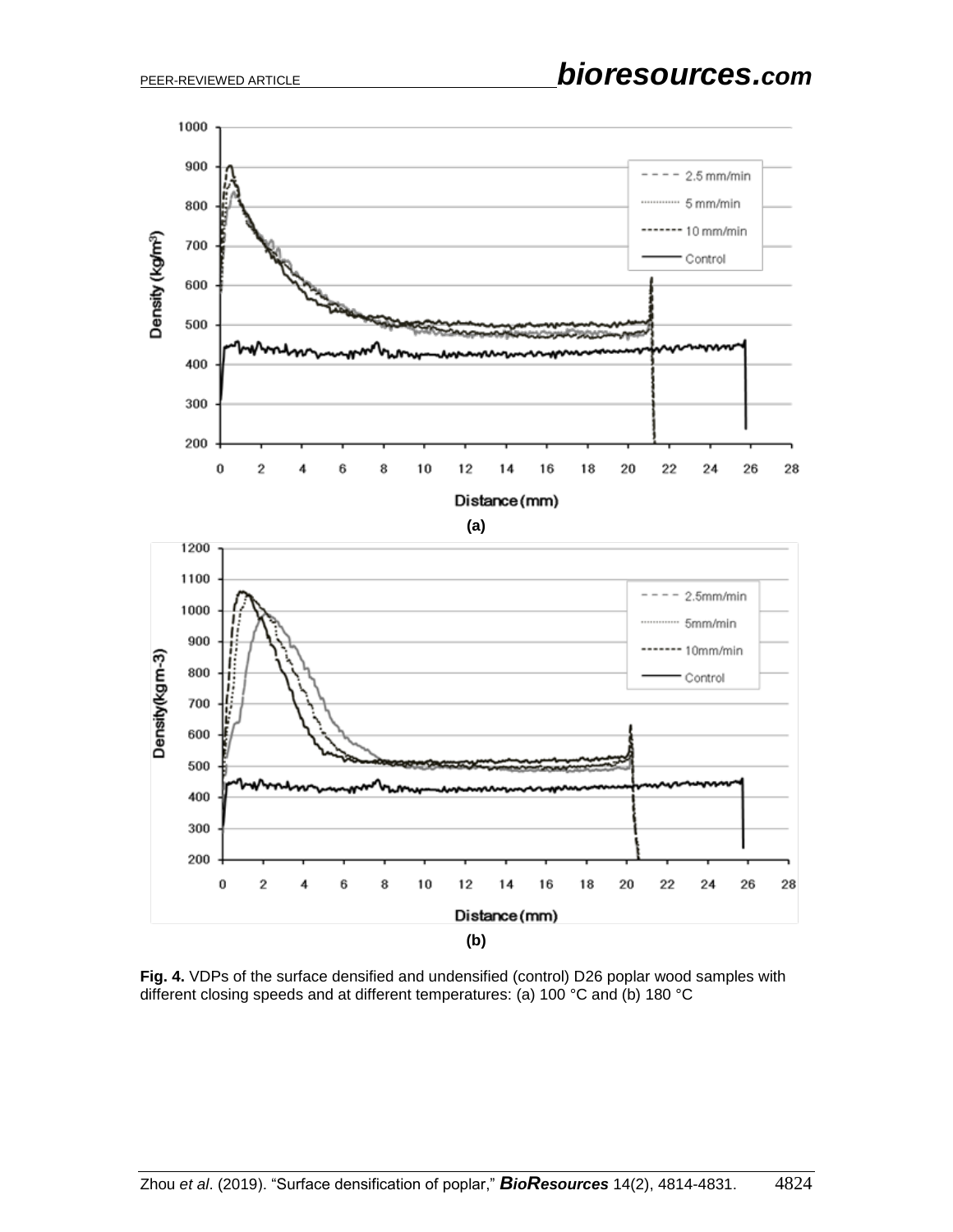

**Fig. 5.** VDPs of the surface densified and undensified (control) D23 poplar wood samples with different closing speeds and at different temperatures: (a) 100 °C and (b) 180 °C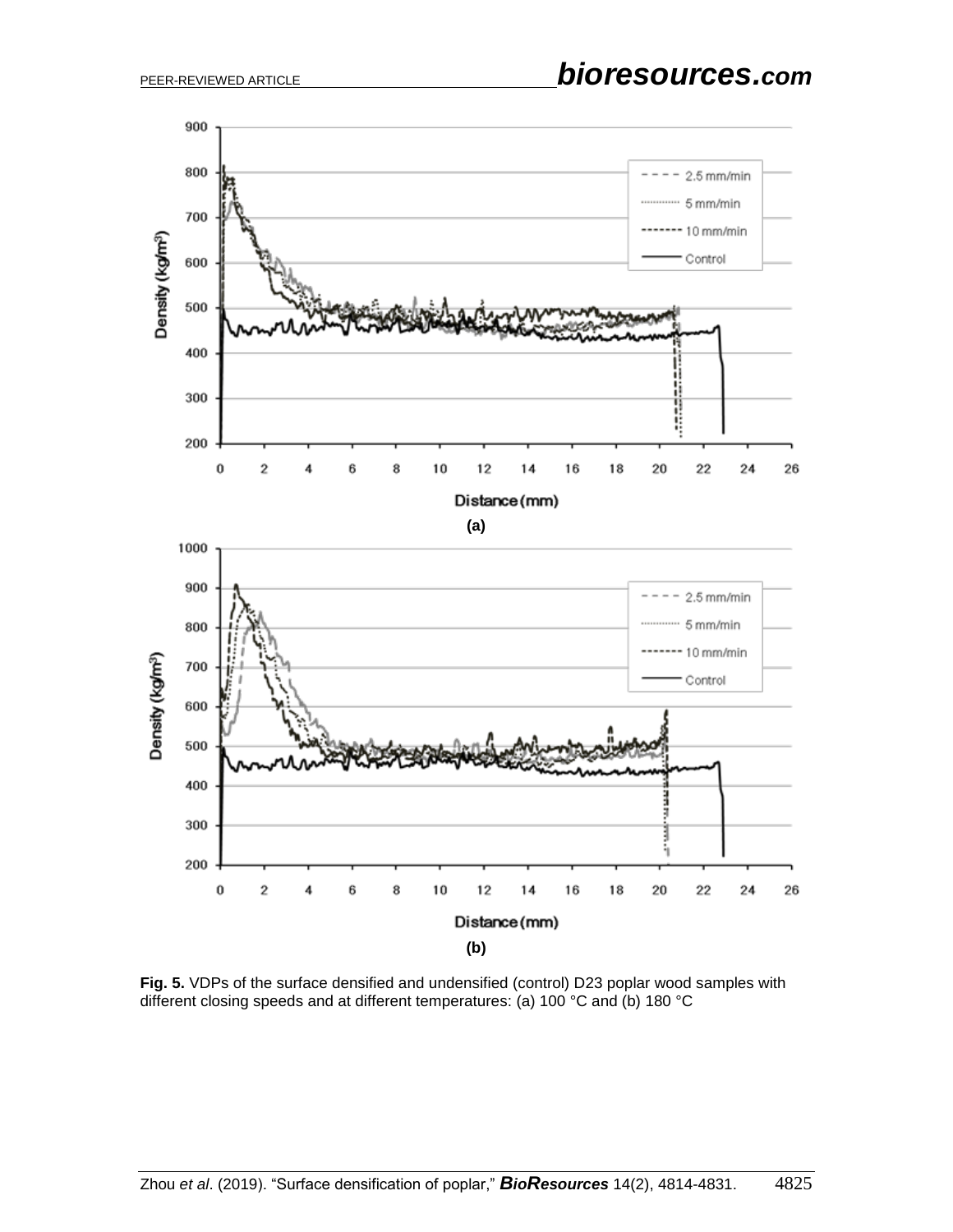| Table 3. Characterizing Indices of the VDP of the Surface Densified Samples and the Maximum Load in |  |  |  |
|-----------------------------------------------------------------------------------------------------|--|--|--|
| Densification                                                                                       |  |  |  |

| Item                                    |                 | D <sub>30</sub>        |       |       | D <sub>26</sub>        |       |                 | D <sub>23</sub>        |       |       |
|-----------------------------------------|-----------------|------------------------|-------|-------|------------------------|-------|-----------------|------------------------|-------|-------|
|                                         |                 | Closing Speed (mm/min) |       |       | Closing Speed (mm/min) |       |                 | Closing Speed (mm/min) |       |       |
|                                         |                 | 2.5                    | 5     | 10    | 2.5                    | 5     | 10 <sup>°</sup> | 2.5                    | 5     | 10    |
| AD for Controls<br>(kg/m <sup>3</sup> ) |                 | 463                    |       |       | 433                    |       |                 | 448                    |       |       |
| AD                                      | $100^{\circ}$ C | 616                    | 613   | 599   | 545                    | 546   | 544             | 532                    | 533   | 531   |
| (kg/m <sup>3</sup> )                    | $180^{\circ}$ C | 622                    | 625   | 620   | 570                    | 574   | 578             | 550                    | 555   | 558   |
| ADx                                     | $100^{\circ}$ C | 569                    | 554   | 548   | 479                    | 480   | 500             | 465                    | 471   | 482   |
| (kg/m <sup>3</sup> )                    | $180^{\circ}$ C | 541                    | 554   | 557   | 487                    | 496   | 511             | 479                    | 478   | 491   |
| <b>PD</b>                               | $100^{\circ}$ C | 821                    | 837   | 860   | 856                    | 873   | 908             | 800                    | 818   | 837   |
| (kg/m <sup>3</sup> )                    | $180^{\circ}$ C | 883                    | 948   | 963   | 1004                   | 1019  | 1036            | 865                    | 886   | 926   |
|                                         | $100^{\circ}$ C | 0.43                   | 0.33  | 0.36  | 0.79                   | 0.68  | 0.41            | 0.45                   | 0.25  | 0.33  |
| PDi (mm)                                | $180^{\circ}$ C | 2.30                   | 1.91  | 1.84  | 2.09                   | 1.38  | 1.10            | 1.70                   | 1.30  | 0.68  |
|                                         | $100^{\circ}$ C | 6.11                   | 4.44  | 3.06  | 2.79                   | 2.25  | 1.78            | 2.14                   | 1.75  | 1.36  |
| DTh (mm)                                | 180°C           | 5.05                   | 4.19  | 3.58  | 3.15                   | 2.90  | 2.40            | 2.53                   | 2.13  | 1.74  |
| Max. Load                               | 100 °C          | 17854                  | 18409 | 18930 | 15422                  | 16935 | 18018           | 10279                  | 11060 | 11834 |
| (N)                                     | 180 °C          | 13285                  | 15050 | 16708 | 13517                  | 15772 | 17576           | 9049                   | 10316 | 11144 |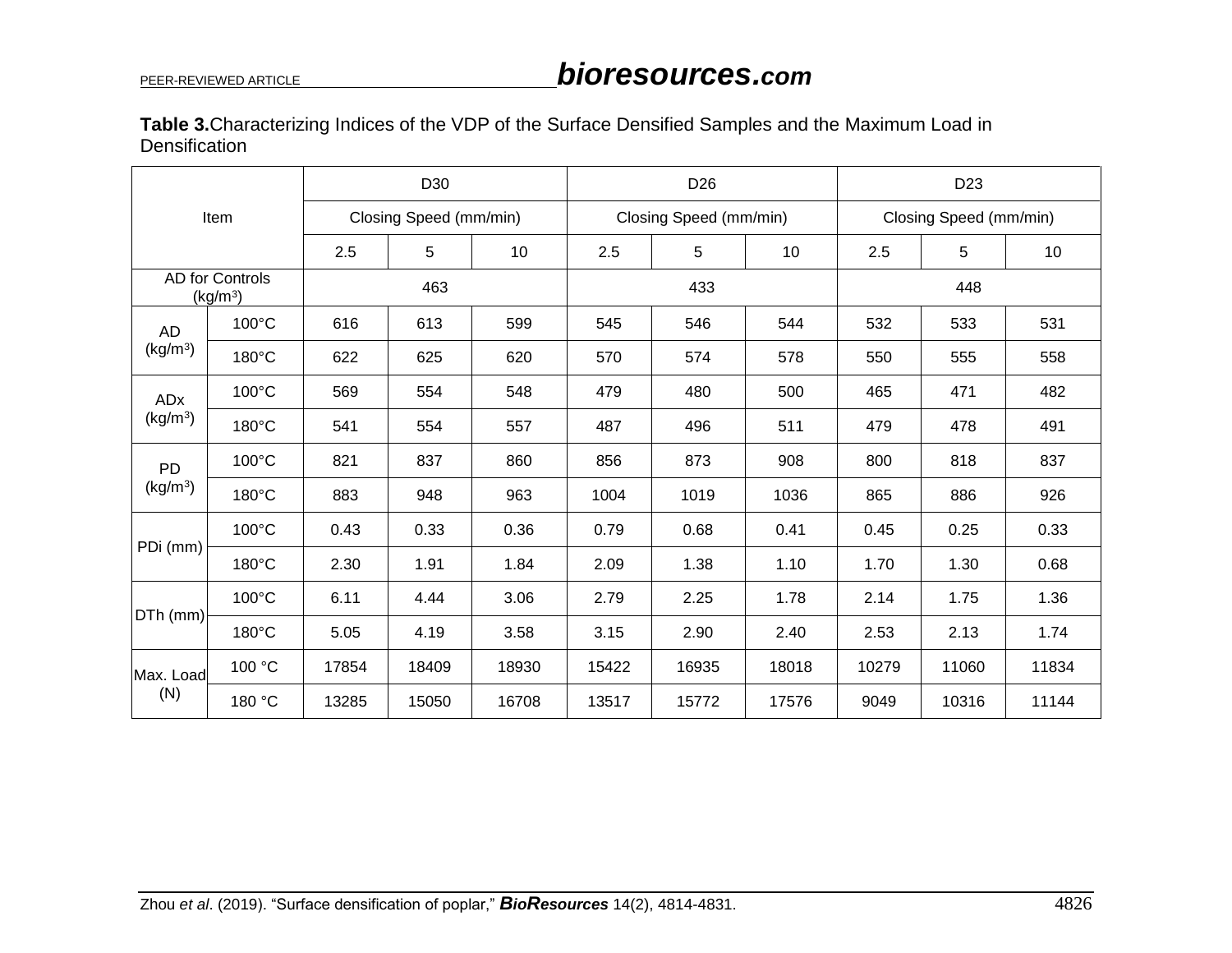#### **Hardness**

The hardness values of the surface densified and undensified (control) poplar wood samples are shown in Fig. 6. The hardness was 1885 N for the control. After surface densification, the hardness improved greatly. For example, the hardness of the D30 surface densified wood at 180 °C and 5 mm/min was 3932 N, which was 108% greater than that of the control. The differences in the hardness of the surface densified woods for different treatment conditions can be clearly seen in Fig. 6. As the temperature increased from 100 °C to 180 °C, the hardness of the surface densified wood increased from approximately 3000 to 3500 N, which was an increase of 16.7%. The densification ratio also affected the hardness. As it increased, the hardness of the surface densified wood also increased, but the hardness values of D26 and D30 were nearly the same. It is well known that the density of wood correlates with its mechanical properties. Therefore, the increased density in the surface layer was expected to increase the hardness of the surface densified wood, with a greater density being associated with a greater hardness. Moreover, the thickness of the densified zone also plays an important role in the hardness because the penetration of the ball was 2.82 mm in the hardness measurement. Therefore, it was concluded that among the five characterizing indices, the PD and DTh are the most relevant to the measured hardness of the densified wood, and a greater PD and DTh may result ina greater surface hardness. A higher temperature generated a higher PD. As a result, the hardness of the surface densified wood at 180 °C was greater than that of the wood densified at 100 °C. Considering the indentation of the hardness measurement was 2.82 mm, if the DTh was much lower than this value, the hardness would be negatively affected. The measured hardness of D23 at 180  $^{\circ}$ C and 10 mm/min showed that this was the case, even though it had a higher PD.

The hardness of red oak wood, which is often used as a flooring material, was measured using ISO 13061-12 (2017). A value of approximately 3400 N was recorded. The hardness of the surface densified poplar wood in this study was slightly higher than that of red oak wood. Therefore, it was concluded that it is feasible to use surface densified poplar wood as a flooring material and replace expensive and rare red oak wood in the future.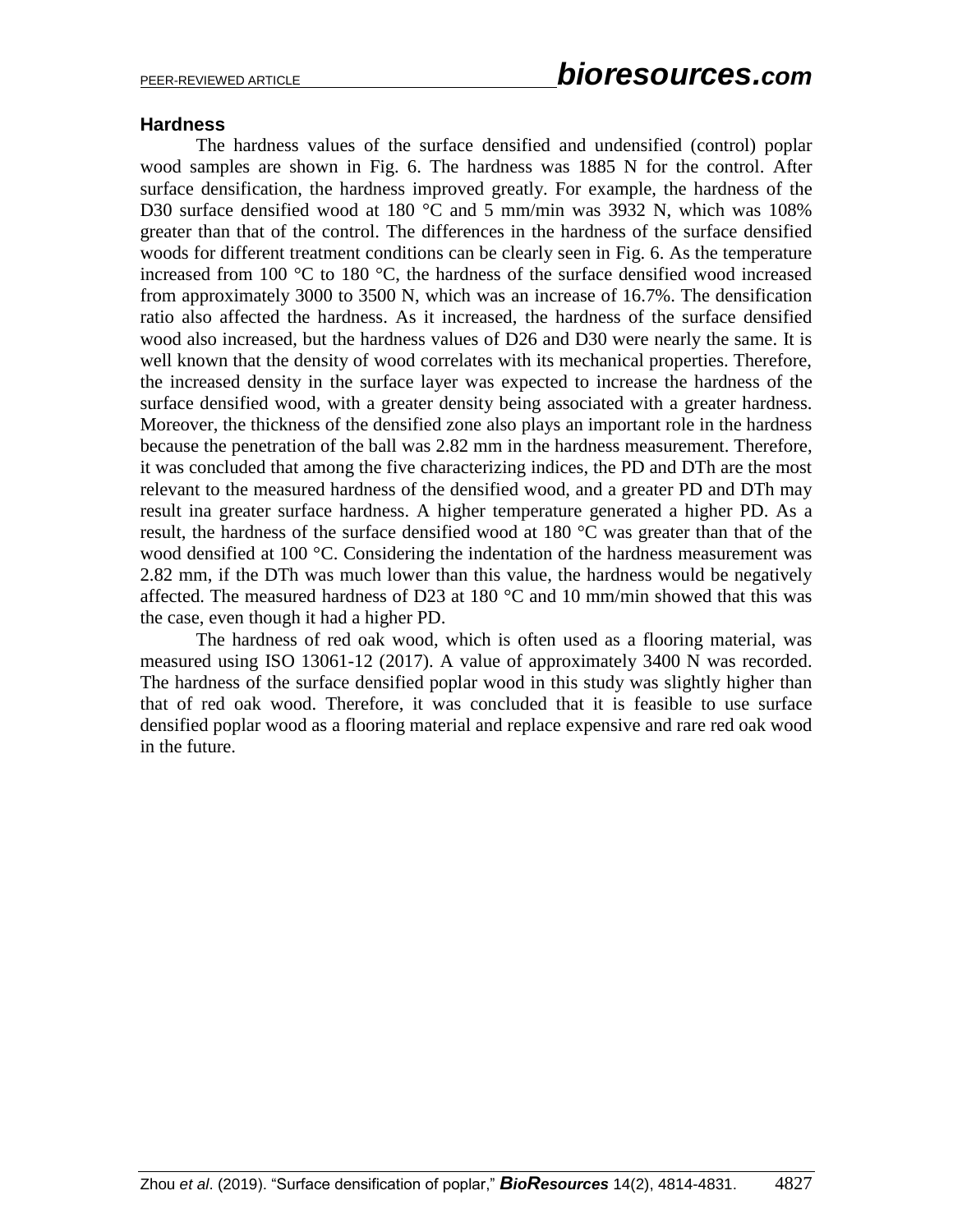

**Fig. 6.**Hardness of the surface densified and undensified (control) poplar wood samples

## **CONCLUSIONS**

The purpose of this study was to investigate the surface densification of poplar solid wood by the thermo-hydro-mechanical (THM) method and the effects of the process parameters on the vertical density profile (VDP) and hardness. Different process parameters were obtained by changing the compressing temperature, closing speed, and compression ratio. The correlation of the surface hardness and the VDP index was analyzed as well. Conclusions can be drawn as follows:

- 1. The compressing temperature influenced the formation and shape of the VDP. When compressed at 100 °C, the surface of the wood sample could not be softened adequately; thus, the peak density (PD) was lower. A higher temperature (180  $^{\circ}$ C) resulted in a greater PD, but the distance from the densified surface to the position of the peak density (PDi) was also greater, which made the densified zone shift away from the surface. Therefore, the compressing temperature had to be carefully selected to produce a higher PD and reasonable PDi during surface densification.
- 2. The closing speed also had an effect on the VDP.A faster closing speed yielded a greater PD and a smaller PDi and thickness of the densified zone, where the density was greater than 80% of the peak density (DTh). Therefore, a faster closing speed would be more appropriate.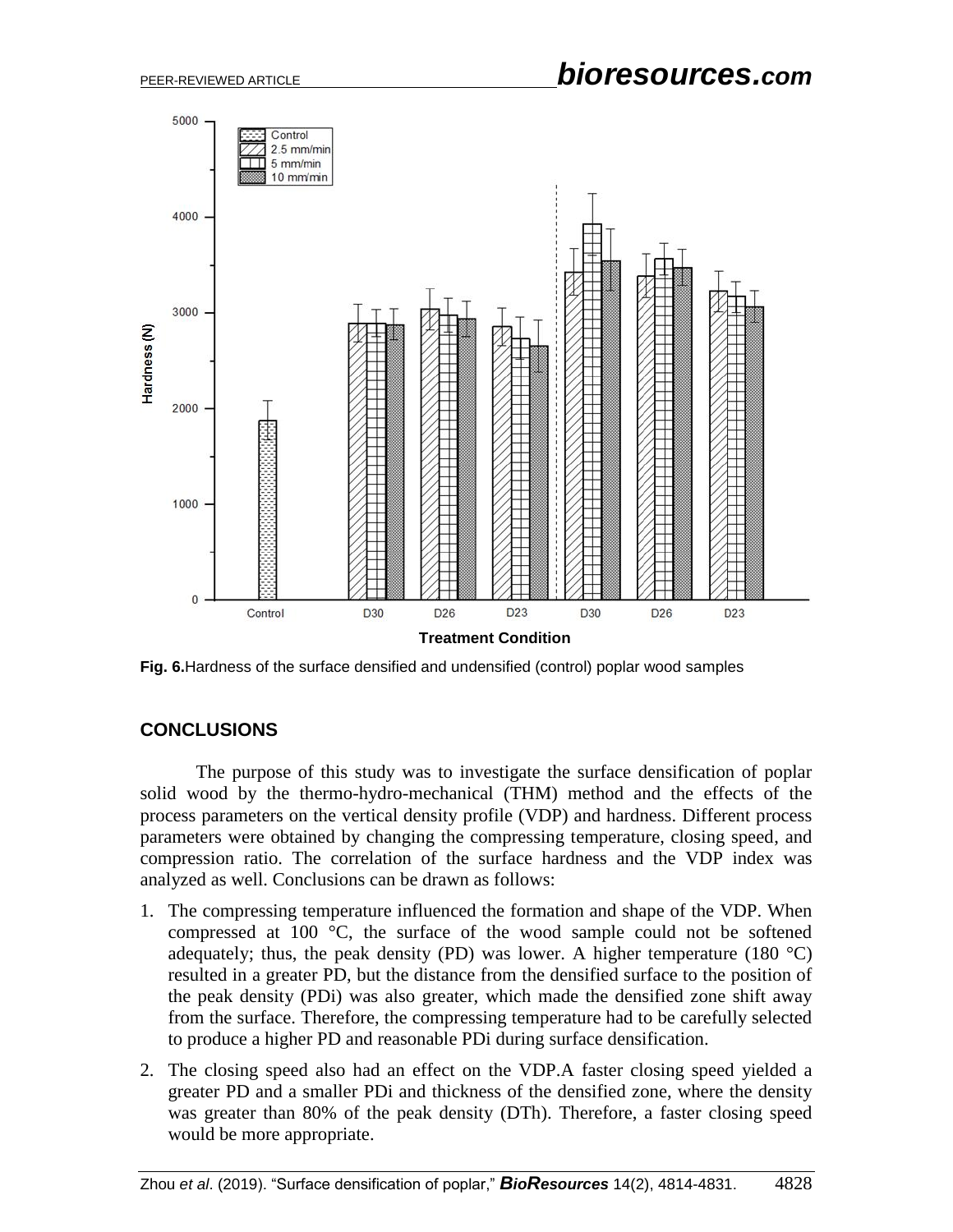- 3. Increasing the compression ratio could have increased the AD, ADx, and DTh, which meant that the wood is deformed over the overall thickness. However, the PD already reached its maximum as the compression increased to a certain extent. Therefore, a reasonable compression ratio had to be determined, as it may result in a successful VDP, where the deformation mainly takes place on the surface of the wood sample.
- 4. The Janka hardness of the poplar wood was significantly improved after surface densification. A higher temperature resulted in a higher surface hardness. This result was explained by the higher PD produced during surface densification. The closing speed and compression ratio affected the hardness by affecting the VDP, specifically the PD and DTh indices. Greater PD and DTh indices corresponded with a greater surface hardness. Therefore, the surface hardness can be targeted for improvement by optimizing the process parameters that determine the formation of the VDP of solid wood.

By this study, a compressing temperature within the range 140 to 160  $\degree$ C and a closing speed of 10 mm/min is recommended, and to prevent the deformation of unheated side of the wood samples and obtain a higher surface hardness, the compression ratio is restricted to 20%.

## **ACKNOWLEDGMENTS**

The authors are grateful for the support of the National Natural Science Foundation of China (Grant No. 31770601 and No. 31700494) and the S&T Project of Guangdong Province of China (Grant No. 2017A050501030).

# **REFERENCES CITED**

- Bekhta, P., Mamoňová, M., Sedliačik, J., and Novák, I. (2016). "Anatomical study of short-term thermo-mechanically densified alder wood veneer with low moisture content," *Eur. J. Wood Wood Prod.* 74(5), 643-652. DOI: 10.1007/s00107-016-1033-  $\mathcal{D}_{\mathcal{L}}$
- Belt, T., Rautkari, L., Laine, K., and Hill, C. A. S. (2013). "Cupping behaviour of surface densified Scots pine wood: The effect of process parameters and correlation with density profile characteristics," *J. Mater. Sci.* 48(18), 6426-6430. DOI: 10.1007/s10853-013-7443-1
- Esteves, B., Ribeiro, F., Cruz-Lopes, L., Ferreira, J. V., Domingos, I., Duarte, M., Duarte, S., and Nunes, L. (2017). "Densification and heat treatment of maritime pine wood," *Wood Res.–Slovakia* 62(3), 373-388.
- Fang, C.-H., Mariotti, N., Cloutier, A., Koubaa, A., and Blanchet, P. (2012). "Densification of wood veneers by compression combined with heat and steam,"*Eur. J. Wood Wood Prod.* 70(1-3), 155-163. DOI: 10.1007/s00107-011-0524-4
- Gao, Z., Huang, R., Lu, J., Chen, Z., Guo, F., and Zhan, T. (2016). "Sandwich compression of wood: Control of creating density gradient on lumber thickness and properties of compressed wood," *Wood Sci. Technol.* 50(4), 833-844. DOI: 10.1007/s00226-016-0824-2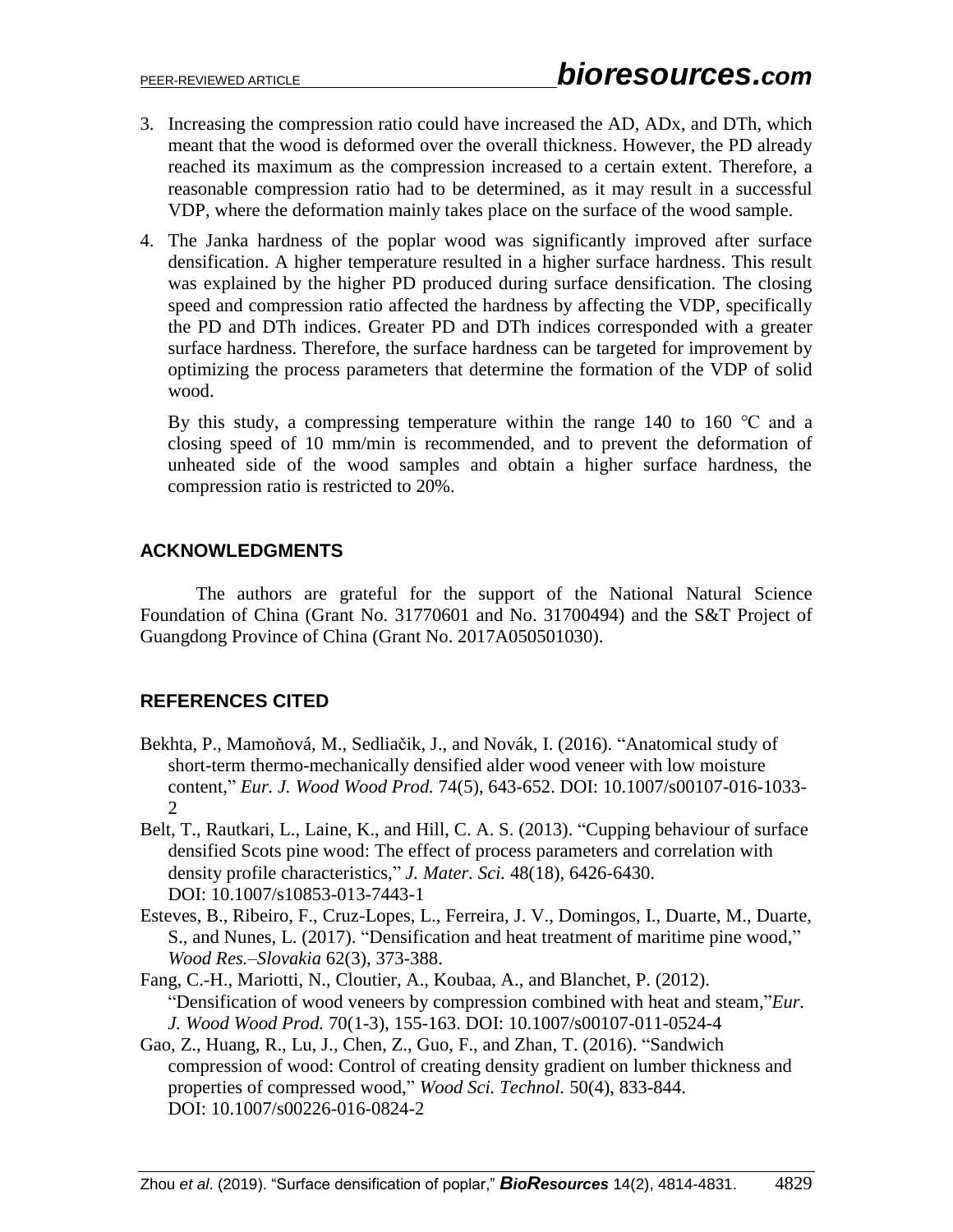- Gong, M., Lamason, C., and Li, L. (2010)."Interactive effect of surface densification and post-heat-treatment on aspen wood," *J. Mater. Process. Tech.* 210(2), 293-296. DOI: 10.1016/j.jmatprotec.2009.09.013
- Inoue, M., Norimoto, M., Otsuka, Y., and Yamada, T. (1990). "Surface compression of coniferous wood lumber I. A new technique to compress the surface layer," *Mokuzai Gakkaishi* 36(11), 969-975.
- ISO 13061-12 (2017). "Physical and mechanical properties of wood—Test methods for small clear wood specimens—Part 12: Determination of static hardness," *International Organization for Standardization*, Geneva, Switzerland.
- Kariz, M., Kuzman, M. K., Sernek, M., Hughes, M., Rautkari, L., Kamke, F. A., and Kutnar, A. (2017). "Influence of temperature of thermal treatment on surface densification of spruce," *Eur. J. Wood Wood Prod.* 75(1), 113-123. DOI: 10.1007/s00107-016-1052-z
- Kutnar, A., Kamke, F. A., and Sernek, M. (2008). "The mechanical properties of densified VTC wood relevant for structural composites," *HolzRoh.Werkst.* 66(6), 439-446. DOI: 10.1007/s00107-008-0259-z
- Kutnar, A., Sandberg, D., and Haller, P. (2015). "Compressed and moulded wood from processing to products," *Holzforschung* 69(7), 885-897. DOI: 10.1515/hf-2014-0187
- Laine, K., Segerholm, K., Wålinder, M., Rautkari, L., and Hughes, M. (2016). "Wood densification and thermal modification: Hardness, set-recovery and micromorphology," *Wood. Sci. Technol.* 50(5), 883-894. DOI: 10.1007/s00226-016- 0835-z
- Laine, K., Segerholm, K., Wålinder, M., Rautkari, L., Ormondroyd, G., Hughes, M., and Jones, D. (2014). "Micromorphological studies of surface densified wood," *J. Mater. Sci.* 49(5), 2027-2034. DOI: 10.1007/s10853-013-7890-8
- Lamason, C., and Gong, M. (2007). "Optimization of pressing parameters for mechanically surface-densified aspen," *Forest Prod. J.* 57(10), 64-68.
- Laskowska, A. (2017). "The influence of process parameters on the density profile and hardness of surface-densified birch wood (*Betula pendula* Roth),"*BioResources* 12(3),6011-6023. DOI: 10.15376/biores.12.3.6011-6023
- Navi, P., and Girardet, F. (2000). "Effects of thermo-hydro-mechanical treatment on the structure and properties of wood," *Holzforschung* 54(3), 287-293. DOI: 10.1515/hf.2000.048
- Navi, P. and Sandberg, D. (2012). *Thermo-hydro-mechanical Processing of Wood*, CPC-Press, Boca Raton, p 360
- Sandberg, D., and Navi, P. (2007). "Introduction to thermo-hydro-mechanical (THM) wood processing," *School of Technology and Design Reports*, No. 30, Växjö University, Växjö, Sweden.
- Rautkari, L., Laine, K., Kutnar, A., Medved, S., and Hughes, M. (2013). "Hardness and density profile of surface densified and thermally modified Scots pine in relation to degree of densification," *J. Mater. Sci.* 48(6), 2370-2375. DOI: 10.1007/s10853-012- 7019-5
- Rautkari, L., Laine, K., Laflin, N., and Hughes, M. (2011). "Surface modification of Scots pine: The effect of process parameters on the through thickness density profile," *J. Mater. Sci.* 46(14), 4780-4786. DOI: 10.1007/s10853-011-5388-9
- Sadatnezhad, S. H., Khazaeian, A., Sandberg, D., and Tabarsa, T. (2017). "Continuous surface densification of wood: A new concept for large-scale industrial processing," *BioResources* 12(2), 3122-3132. DOI: 10.15376/biores.12.2.3122-3132